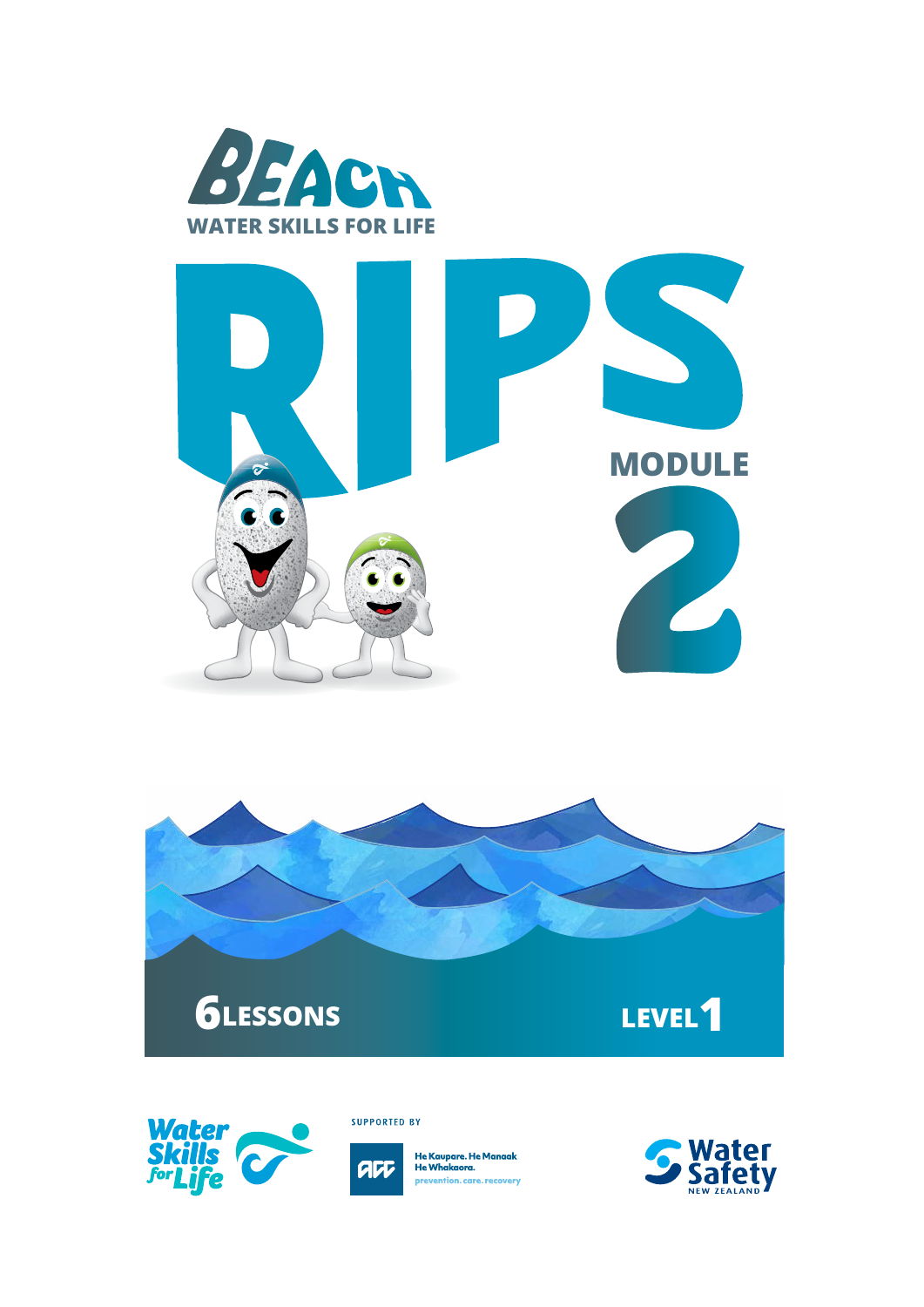



# IPS

#### **DESCRIPTION**

**New Zealand beaches can give us some of our best memories but can also create some potential risks with rips creating more rescues and emergencies than any other beach accident. In this module, students learn the importance of how to recognise rips and other potential dangers caused by currents before they enter the water and what steps to take if ever caught in a rip current.** 

#### **ACHIEVEMENT OBJECTIVES**

#### **Health and Physical Education**

#### **Personal Health and Physical Development**

**Safety and Risk Management:**  Safety and Risk Management: Students will describe and use safe practices in a range of contexts and identify people who can help.

#### **Movement Concepts and Motor Skills**

**Challenges and Social and Cultural Factors:** Students will participate in games and activities and identify environments where children can play safe.

#### **Healthy Communities and Environment**

#### **Community Resources:**

Students will identify and discuss hazards in their homes, school and local environment and adopt simple safety practices.

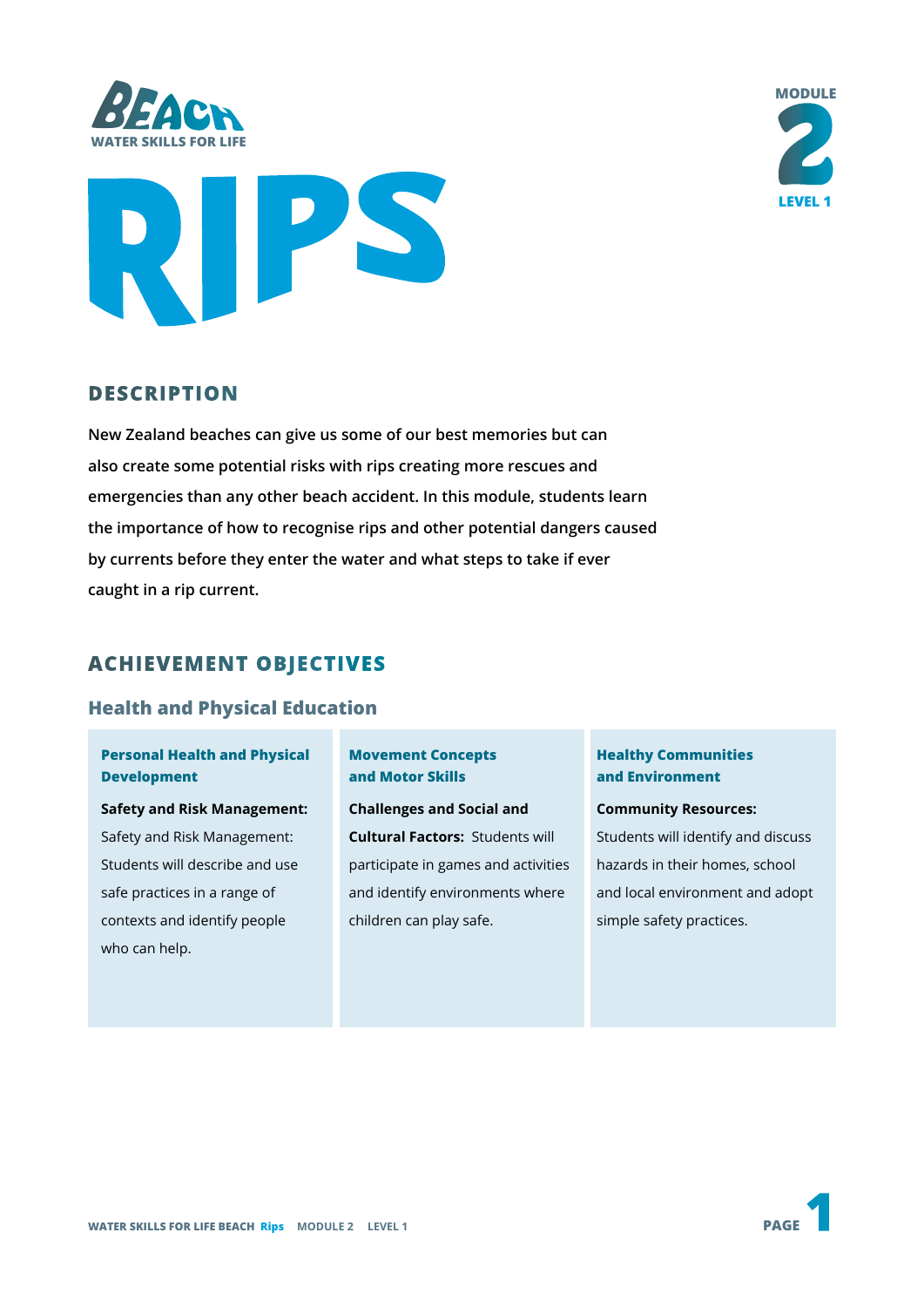#### **LEARNING INTENTION**

- Understand what a rip is
- What to do if you get caught in a rip
- Know your ability

#### **SUCCESS CRITERIA**

- Recall a few signs of a rip
- Rip current escape strategies
- Understanding 'landmarking'

Note: Not all rips are dangerous – (Surfers use rips to get out the back)

#### **KEY COMPETENCIES**

#### **Participating and Contributing**

- Share ideas with the class
- Give all activities a go

#### **Managing Self:**

- Ask for help when needed
- Listen carefully to instructions
- Complete activity tasks in the given time
- Bring swimming togs and towel on necessary days

#### **Thinking:**

- Remember the signs of a rip
- Apply rip escape strategies to a hypothetical context (drawing/explain a picture)

#### **Using language, text and symbols:**

- Draw a picture of themselves using rip escape strategies and explain it to the class
- Identify a rip in a range of images using the signs of a rip

#### **Relating to others:**

- Explain ideas clearly to others
- Respect others' ideas

#### **RESOURCES**

Enlarged image of a rip current, assortment of images showing different rips, youtube clip: Surf Safety Tips: How to Spot a Rip, modelling book, paper, drawing equipment, flutter boards, pool noodles, water skills website: Floating on the water

#### **[https://www.ripcurrentsafety.com/school](https://www.ripcurrentsafety.com/school-study-guide)[study-guide](https://www.ripcurrentsafety.com/school-study-guide)**



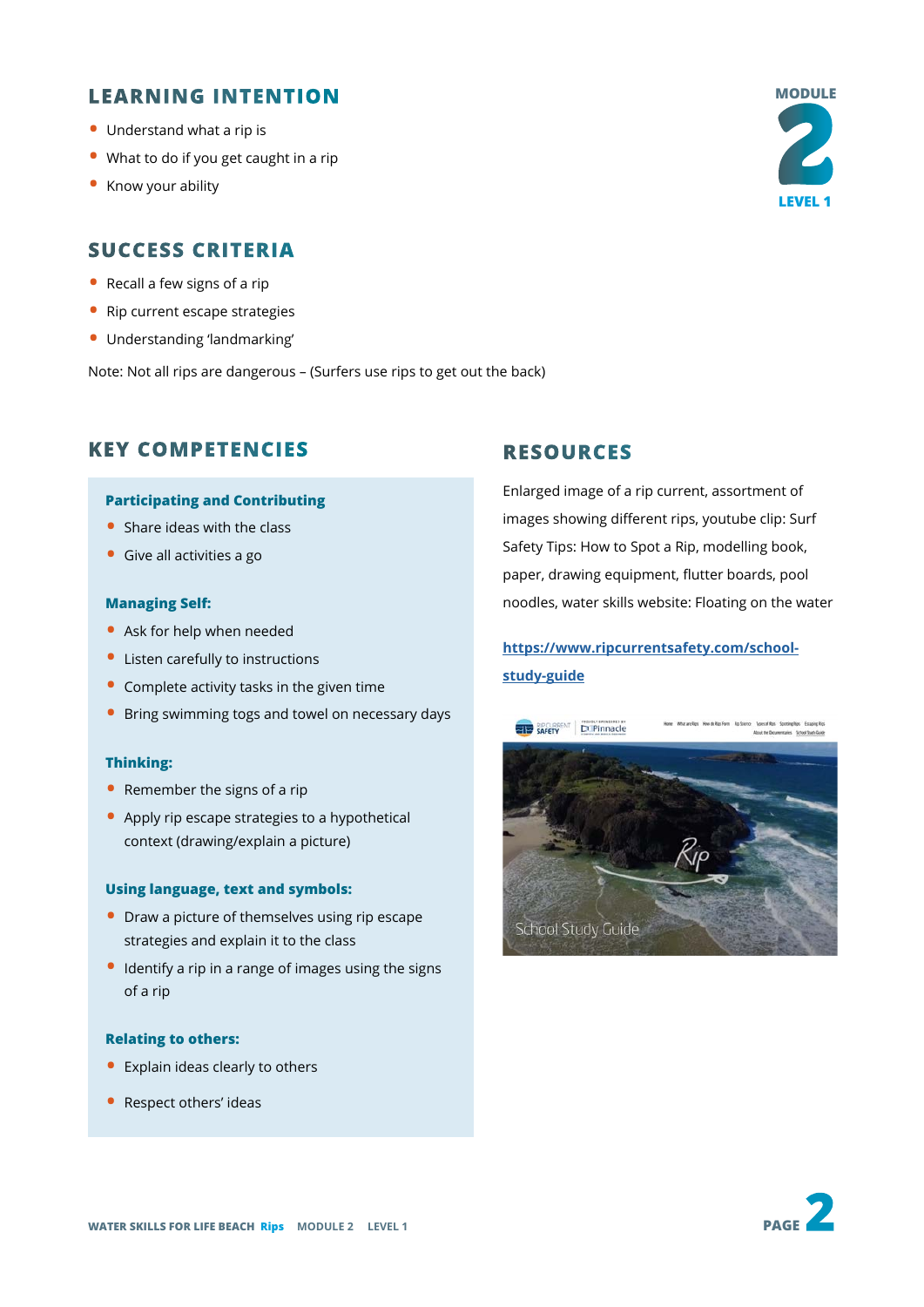

## **1**

## **What a rip looks like LEVEL 1**

**Class discussion:** Explain to the students that they will be learning about rips at the beach. **Ask the students:** What is a rip? Have you seen or been in a rip before? Do you know anyone who has been caught in a rip? What does a rip look like?



**Show students** an enlarged image of a **[rip current](https://docs.google.com/document/d/e/2PACX-1vT5OVCY_S6llysfGQtA_-8yJ3HLChIg9U_lFqAtCLD4E6lPuBuYzhMmRLRtMhIc5qPKwUfAeSTpdgMx/pub)**. **Ask** them to identify where they think it is safest to swim and why. **Explain to students** which part of the image is the rip. **Ask the students** what they can see is different about the rip compared to the rest of the sea. Use a modelling book to record information and ideas. Add to the list of rip signs anything that is missing from the list below.

#### **Signs of a rip:**

- Calm stretches of water between Like a river within the sea waves
- Deeper and darker water
- Discoloured or murky brown water
- Fewer waves breaking in among areas of white water
- 
- Sometimes you can see or feel ripple pattern in the sand beneath you
- Debris floating out to sea

#### **Activity: Identifying a rip**

Split the students into pairs or groups. Give the students an assortment of images of different rips. Ask the students to identify and discuss where they think the rips are in each image and why. Each group can report their findings back to the class.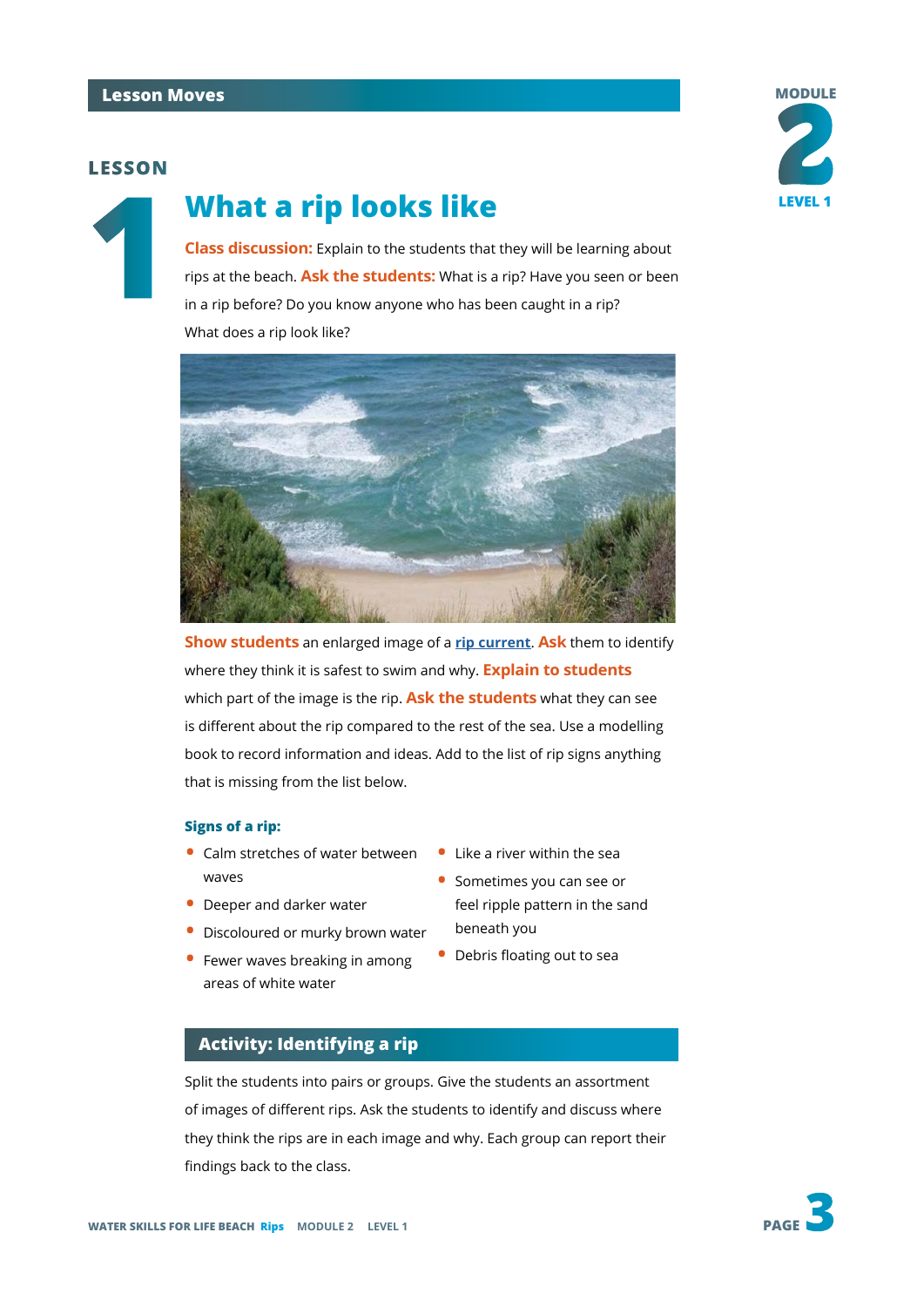

### **What is a rip?** LEVEL 1

**Review** learning from the previous lesson (located in the modelling book). Ask the students: What does a rip do? How would you know if you were caught in a rip?

**Explain** to students that a rip is a current of water that moves away from the shore. They happen with breaking waves either side and move very quickly.

**Discuss** the term 'Landmarking' with the students. Explain landmarking as identifying an object on land which is aligned with where they are swimming. If they notice this landmark moving away from where they are then they must make their way back to align with the landmark again.

#### **Activity: How to survive a rip**

**Watch the vide[o Surf safety tips:](https://www.youtube.com/watch?v=t_xPT7PefRk) how to spot a rip** and ask the students to identify the key messages about what to do if caught in a rip current. **Record** students ideas in the modelling book. Ask the students to draw a picture of what they would do if they were stuck in a rip and explain their drawing to the teacher/class.



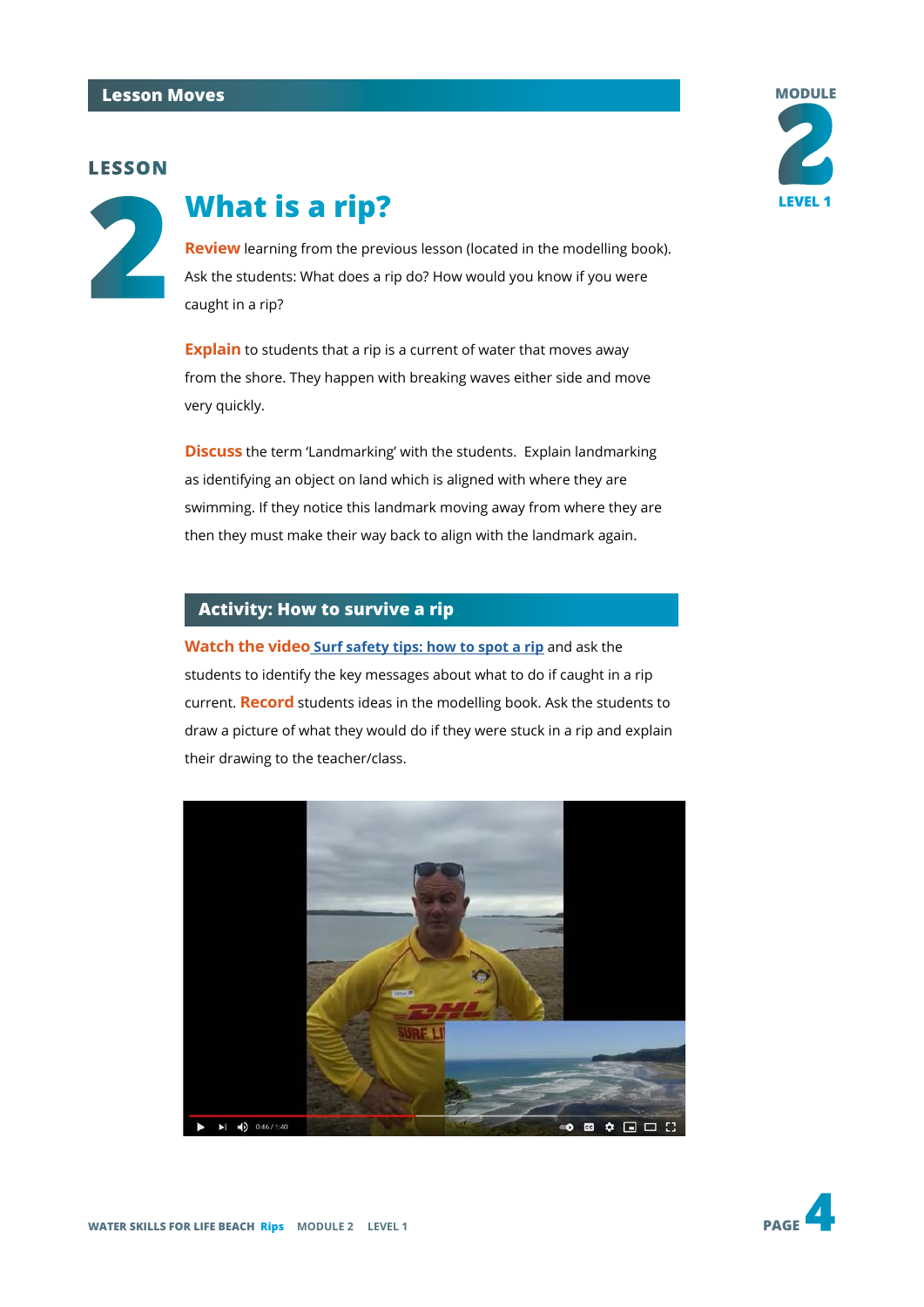

**3 to 5**

## **Floating** LEVEL 1

#### **Dry land explanation**

**Explain** to the students that they will be practising/ learning to float on their backs to help prepare them with the skills they will need to survive a rip. **Ask the students:** Who already knows how to float on their back? Who has tried to float on their back but finds it difficult? Use this information from the students to make use of students who have the skill already so they can model what it looks like to other students when in the pool, and which students will need extra support. Have flutter boards or pool noodles available to assist with those students who feel uncomfortable about trying to float. **Practise** floating position using flutterboard (hug the flutterboard with the curved part sitting under the chin) or noodles (wrap the pool noodle over the shoulders and hold onto it with hands) on dry land so students get a feel for what it will be like in the pool.

#### **In the water**

**Floating:** Have students enter the pool safely. **Ask the students** who can float demonstrate for the students who cannot. Allow students to try floating unassisted. For those less confident provide them with a flutter board or pool noodle. **Encourage students** to practice. Gradually decrease supports as necessary until students can float confidently on their back. Use the resource on the **[water](https://waterskills.org.nz/Floating-on-the-water---personal-buoyancy?web=1&wdLOR=c8091E1F8-EA19-7249-9918-0BB7ACE0D45D)  [skills for life website](https://waterskills.org.nz/Floating-on-the-water---personal-buoyancy?web=1&wdLOR=c8091E1F8-EA19-7249-9918-0BB7ACE0D45D)** to assist. Additional resources: **[Water](https://www.dpanz.org.nz/courses/water-safety-for-children/)  [Safety for Children](https://www.dpanz.org.nz/courses/water-safety-for-children/)** and **[Watersense Booklets](https://www.dpanz.org.nz/wp-content/uploads/2021/07/24554-Watersense-Booklets.pdf)**.



#### **Drowning Water Safety for Children**

Free